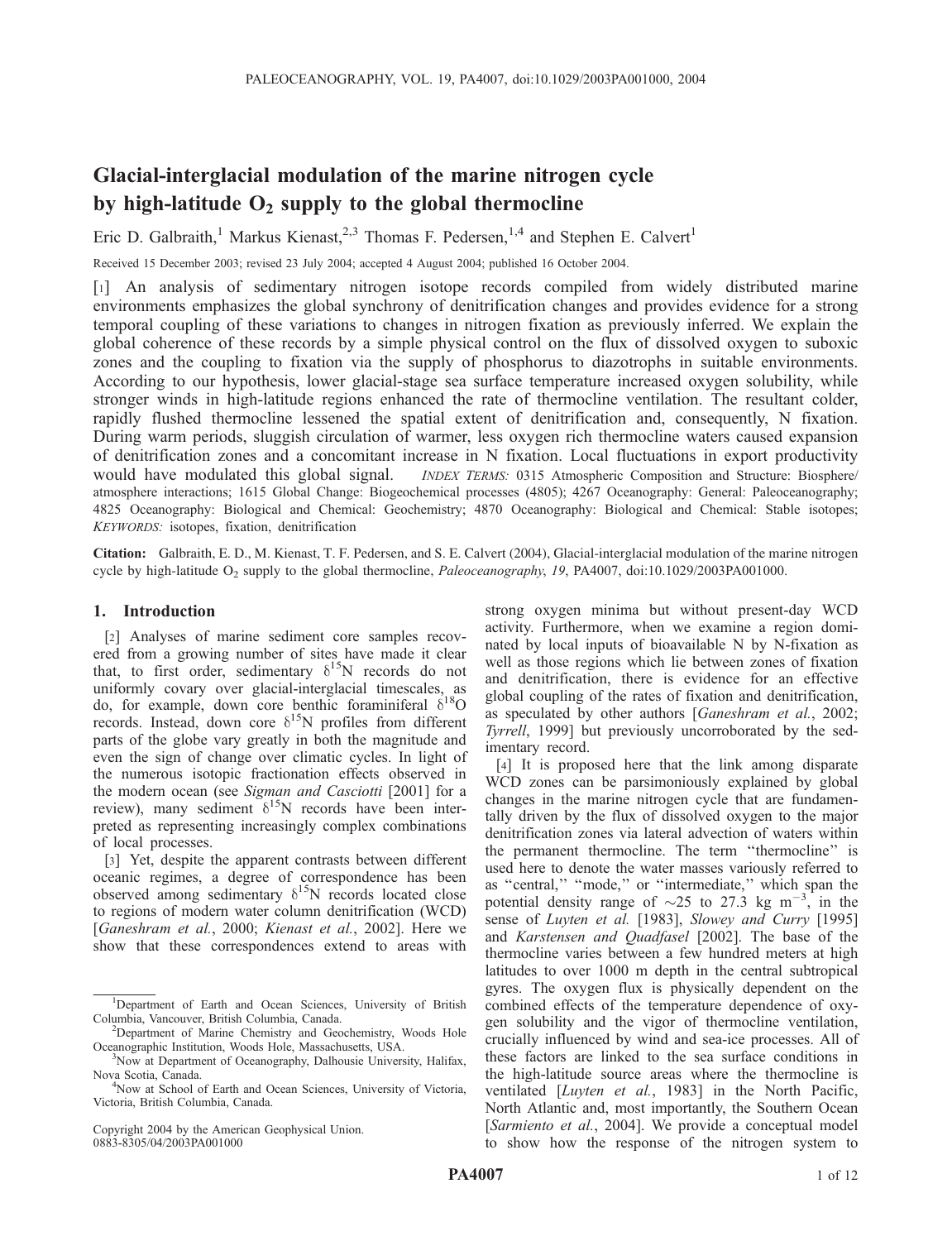| Core                 | Location                                                       | Water Depth, m | Reference                   |
|----------------------|----------------------------------------------------------------|----------------|-----------------------------|
| <b>ODP 722</b>       | Arabian Sea $(16°37'N, 59°48'E)$                               | 2028           | Altabet et al. [1999]       |
| <b>ODP 887</b>       | Gulf of Alaska (54°21.92′N, 148°26.78′W)                       | 3647           | this study                  |
| NH22P                | Mexico $(23^{\circ}31.1^{\prime}N, 106^{\circ}31.1^{\prime}W)$ | 2025           | Ganeshram et al. [2000]     |
| CD 38-02             | Peru ( $14^{\circ}56^{\prime}$ S, $77^{\circ}04^{\prime}$ W)   | 2525           | Ganeshram et al. [2000]     |
| <b>SEDOROUA 20bK</b> | Mauritania (25 $\degree$ 02'N, 16 $\degree$ 39'W)              | 1445           | Bertrand et al. [2000]      |
| GeoB 1016-3          | Angola $(11^{\circ}46\text{′S}, 11^{\circ}41\text{′E})$        | 3411           | <i>Holmes et al.</i> [1999] |
| MD 96-2086           | Namibia (25.81°S, 12.13°E)                                     | 3606           | Bertrand et al. [2002]      |
| SO95 17961           | South China Sea (8°30.4N, 112°19.9E)                           | 1795           | Kienast [2000]              |
| MD 84641             | eastern Mediterranean (33°02'N, 32°38'E)                       | 1375           | Calvert et al. [1992]       |

Table 1. Sedimentary  $\delta^{15}N$  Records Shown in This Paper

changes in the dissolved oxygen supply can produce  $\delta^{15}N$ records that vary according to a common rhythm, but which differ in regionally distinct ways.

#### 2. Materials and Methods

[5] Downcore  $\delta^{15}N$  records have been compiled mainly from the literature, the sources of which are shown in Table 1. The records are presented on their original timescales, as per the cited publications, with no modifications. It is important to note that many of these age models rely exclusively on low resolution  $\delta^{18}$ O records; errors of >10 kyr are possible, though these errors are significantly reduced near marine isotope stage boundaries.

[6] A new  $\delta^{15}N$  record from ODP Site 887 in the Gulf of Alaska is also included. Samples were freeze dried, ground in an agate mortar, packed in tin cups and measured by combustion using a Carlo Erba NC 2500 elemental analyzer coupled to a Finnigan Mat Delta Plus mass spectrometer, via a Finnigan Mat ConFlo III. The standard deviation of repeat measurements from this core was approximately 0.3%. The age model from 0 to 34.5 cal kyr is based on correlation of GRAPE records to the site survey core, PAR-87, which has ten radiocarbon dates of planktonic foraminifera. Below this the age model is based on the visual correlation of a low resolution benthic foraminiferal  $\delta^{18}$ O record to the *Martinson et al.* [1987] curve [*McDonald* et al., 1999]. A more complete discussion of the record will be presented elsewhere (E. D. Galbraith et al., manuscript in preparation, 2004).

#### 3. Discussion

## 3.1. Past Changes in Sedimentary  $\delta^{15}N$

[7] The N isotopic ratio of organic matter accumulated on the seafloor provides a tool with which to characterize past states of the marine N budget. Many local processes introduce fractionation of N isotopes from the initial N pool and have been cited as potential contributors to the  $\delta^{15}N$ signal recorded in bottom sediments at a given site. Among these are relative nutrient utilization [Altabet and Francois, 1994], phytoplankton species effects shown in culture [Montoya and McCarthy, 1995], trophic exchanges shown in food web studies [Minagawa and Wada, 1984], sea level effects [Giraud et al., 2003] and diagenesis [Freudenthal et al., 2001]. However, it has not been proven that, at a given site, changes in any of these local parameters have large impacts on down core  $\delta^{15}N$  profiles over long time periods; the fact that some records show very little change in  $\delta^{15}$ N

over hundreds of thousands of years despite significant potential for local influences [Kienast, 2000] demonstrates that these processes do not necessarily generate significant variability over time. Consequently, it can be reasonably assumed that local factors (although important in determining the absolute magnitude of the  $\delta^{15}N$  signal recorded) are probably relatively invariant on millennial timescales for many fixed locations on the seafloor. Sedimentation is a potent averaging mechanism, involving both areal averaging, through the large-scale lateral advection of sinking and sedimented particles (particularly fine-grained organic matter [Mollenhauer et al., 2003]) and temporal averaging through bioturbation and sampling. As a result, only at sites subject to unusually large, sustained changes in relative nutrient drawdown, plankton community structure, or sedimentary environment do these local processes generate impacts on  $\delta^{15}N$  that dominate down core profiles.

[8] Many sedimentary  $\delta^{15}N$  records are, instead, overwhelmed by temporal variations in the isotopic signature of the regional nitrogen pools that support plankton growth, determined by the relative importance of N fixation and denitrification within the region [Altabet et al., 1995; Ganeshram et al., 2000; Struck et al., 2001]. Because denitrification and N fixation are localized in discrete volumes of the ocean, their isotopic impacts are not evenly distributed. Instead, the ocean will be divisible into those regions in which WCD dominates the isotopic signal, those in which N fixation dominates, and those which receive significant influences from both. We look first to regions with "denitrification-type" records.

#### 3.2. Global Changes in Denitrification Over the Past 200 kyr

[9] Water column denitrification currently accounts for  $25-60\%$  of the loss of fixed N from the marine system [Codispoti et al., 2001; Gruber and Sarmiento, 1997]; the remainder is lost predominantly by sedimentary denitrification. Strong isotopic fractionation during the incomplete bacterial reduction of NO<sub>3</sub> to N<sub>2</sub> in the water column leaves a residual NO<sub>3</sub> pool enriched in <sup>15</sup>N. As a result, the  $\delta^{15}N$ of nitrate  $(\delta^{15}N_{\text{nitrate}})$  in the immediate vicinity of WCD zones is higher than the global average  $\delta^{15}$ N<sub>nitrate</sub> of ~5% [Sigman et al., 1999], typically 9 to 18‰ [Brandes et al., 1998; Voss et al., 2001]. This isotopically heavy  $NO<sub>3</sub>^-$  is mixed upward or welled up, incorporated into phytoplankton and transferred to the sediment, which thereby records a high  $\delta^{15}N$  signal. WCD is confined to regions where dissolved oxygen concentrations are below  $5 \mu \text{mol/kg}$ [Codispoti et al., 2001] (Figure 1), which currently includes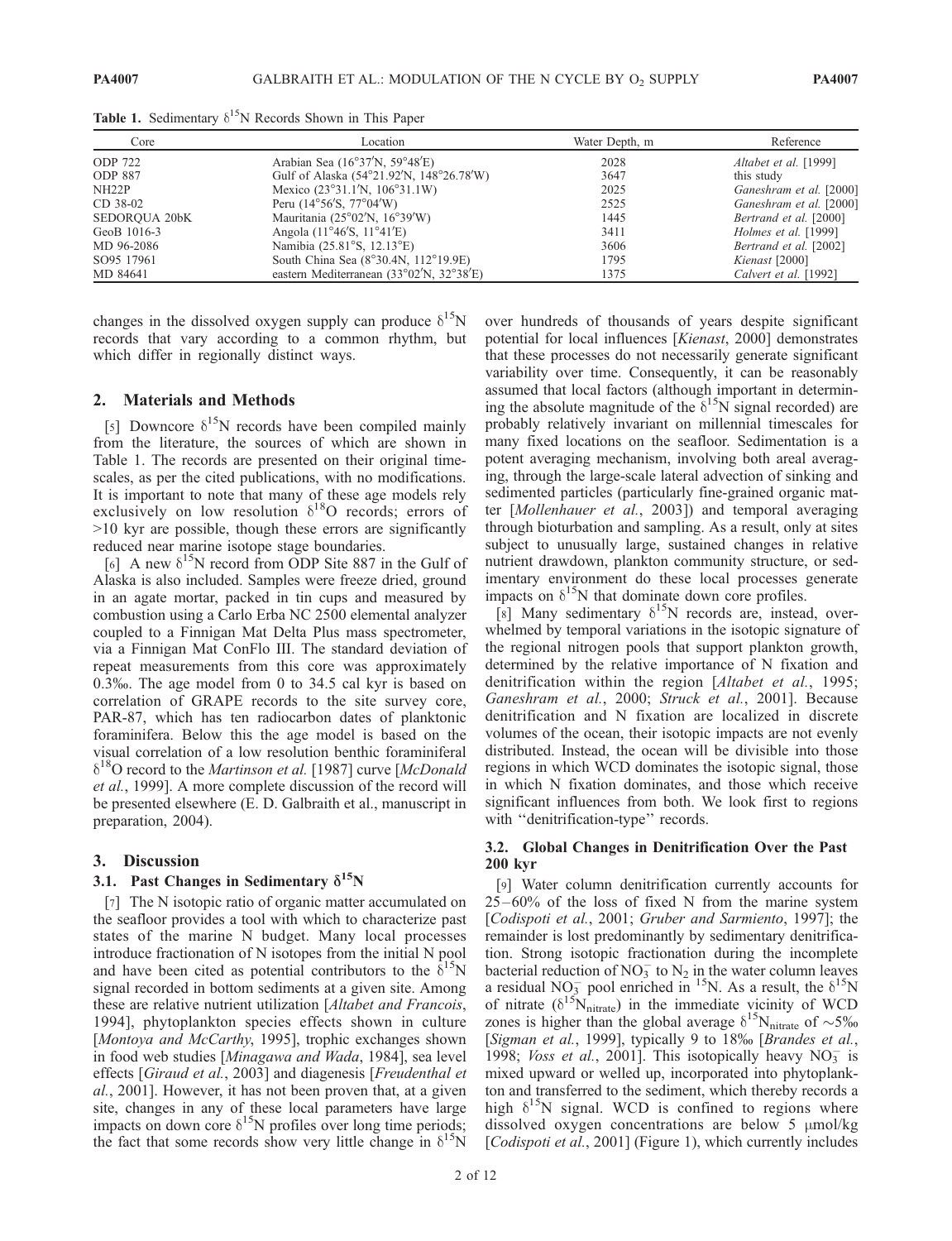

Figure 1. Dissolved  $O_2$  ( $\mu$ mol/kg) on the 27.0  $\sigma_\theta$  isopycnals; white contour lines are at 50  $\mu$ mol/kg intervals. This potential density surface lies near the core of the AAIW and intersects the middepths of the world's WCD zones: the eastern tropical North Pacific, eastern tropical South Pacific, and Arabian Sea. Also visible are the low  $O_2$  zones of Angola-Benguela, NW Africa, and the Subarctic Pacific. The locations of cores discussed in this paper are shown according to their dominant isotopic influence, as discussed in the text, indicated by a circle (denitrification), square (fixation), and triangle (mixed). Oxygen minima zones form where high oxidant demand, generated by the respiration of sinking organic matter from highly productive surface waters, coincides with low rates of oxygen renewal as determined by water mass circulation. Figure generated with Ocean Data View (R. Schlitzer, Ocean Data View, 2003; see http://www.awi-bremerhaven.de/GEO/ODV) with the WOCE one-time data set.

the eastern tropical North Pacific (ETNP), eastern tropical South Pacific (ETSP) and the Arabian Sea (AS). Two other regions, the Subarctic Pacific and the Angola-Benguela system, are only marginally more oxygenated, with  $[O_2]$ as low as  $18 \mu \text{mol/kg}$  reported in both regions during the World Ocean Circulation Experiment (WOCE online data set). Denitrification can occur throughout the upper 1 km of the water column, although the most intense denitrification intervals are found between 150 and 500 m [Codispoti et al., 2001], the upper central portion of the permanent thermocline, as defined above. Because the locations of these poorly ventilated cul-de-sacs are defined by largescale gyre circulation, it is unlikely that their gross distribution has changed over the Quaternary.

[10] Previous compilations of sedimentary  $\delta^{15}N$  records from regions of modern WCD in the eastern Pacific and the Arabian Sea [Ganeshram et al., 2000] have shown patterns of enhanced denitrification during interglacials and reduced denitrification during glacials. We extend this correspondence to  $\delta^{15}$ N records near the remaining low oxygen zones: those of the Subarctic Pacific and western Africa (Figure 2). When this is done, a number of strongly coherent characteristics over the past 200 kyr emerge. In particular, all have high  $\delta^{15}N$  during interglacial periods, both during the 20 kyr since the Last Glacial Maximum (LGM) and during the previous interglacial, 135 to 115 kyr ago. Particularly consistent is an early Holocene peak, common to all records in which the core top was recovered. Also, pronounced minima occur during cold periods, particularly between  $\sim$ 75 and  $\sim$ 60 kyr ago. It is important to note that the chronologies of these records are all based on their original foraminiferal  $\delta^{18}O$  timescales; in order to present an unbiased comparison, no attempt has been made to

improve temporal agreement by "tuning" the  $\delta^{15}$ N records (although doing so could undoubtedly improve the visual agreement). In spite of our reluctance to fine tune the published records, and as noted previously, it is likely that at least the isotope stage boundaries can be reasonably well correlated, providing some confidence in the identification of the stages themselves and the coherence of the isotopic records displayed.

[11] Intervals of high  $\delta^{15}N$  in sediments that underlie regions of modern WCD clearly indicate periods of enhanced interglacial denitrification, as previously established [Altabet et al., 1995; Ganeshram et al., 2000, 1995]. These have been linked to both climatic changes and to fluctuations in atmospheric concentrations of the radiatively active gases  $N_2O$  and  $CO_2$  [Altabet et al., 2002; Suthhof et al., 2001]. However, the explanation for the correspondence observed in the other records is less obvious.

[12] The new results from the Gulf of Alaska (Figure 2) show the presence of simultaneous  $\delta^{15}$ N variations, of similar magnitude, far from the nearest recognized location of modern WCD (the ETNP). This is the first deep-sea location (3647 m water depth) we are aware of that yields a  $\delta^{15}$ N record that parallels recognized climate-related changes in denitrification. Drastic changes in productivity, evident as rapidly deposited diatom oozes that punctuate a background of hemipelagic mud [McDonald et al., 1999] (indicated on Figure 2) are associated with only minor fluctuations in  $\delta^{15}N$ , making a local ecosystem or diagenesis-related explanation for the glacial-interglacial scale down core variability unlikely, while the location precludes an influence of sea level/shelf interactions [Bertrand et al., 2000]. Contemporaneous variations in  $\delta^{15}$ N on the western margin of North America recorded as far north as the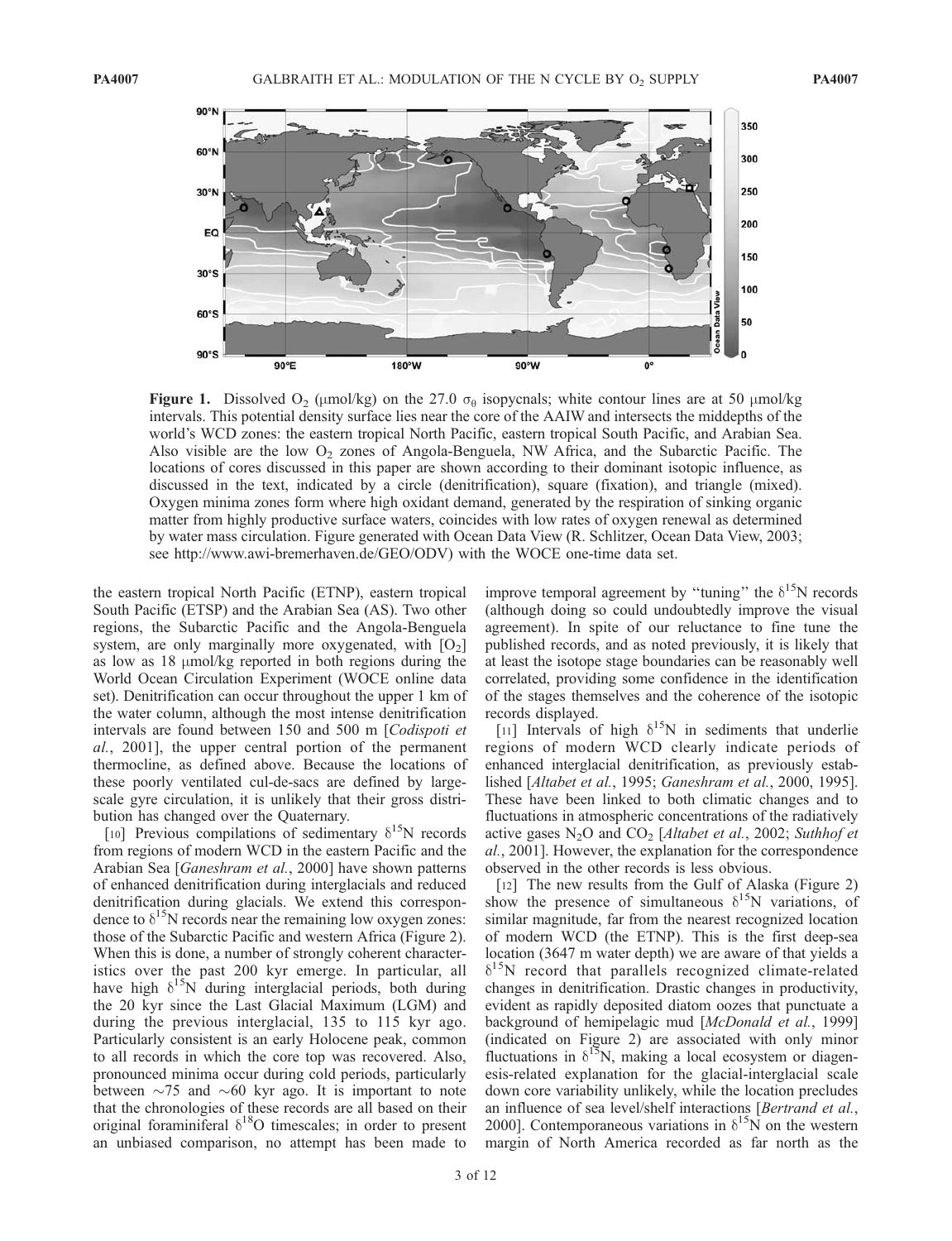

Figure 2. Sedimentary  $\delta^{15}N$  records from areas of present and/or potential WCD for the last 200 kyr. Although the records are by no means identical, they reveal a number of striking similarities. Particularly evident are two maxima (within the last 18 kyr and between 135 and 115 kyr ago) and two minima (during 74 –59 kyr ago and 115– 108 kyr ago), although there are numerous other similar features. It is important to note that all data are plotted versus the original age models as provided by the authors, with no alteration: Gulf of Alaska [McDonald et al., 1999], Arabian Sea [Altabet et al., 1999], Mazatlan [Ganeshram et al., 2000], Mauritania [Bertrand et al., 2000], Angola [Holmes et al., 1999], Namibia [Bertrand et al., 2002], and Peru [Ganeshram et al., 2000]. All timescales are based on  $\delta^{18}O$ foraminifera, and therefore the age models may have large errors, on the order of  $10<sup>4</sup>$  years. The features discussed are generally synchronous within this error. White rectangles indicate the locations of rapidly deposited diatom-rich layers in the Gulf of Alaska core that interrupt the background of hemipelagic clay without any consistent impact on  $\delta^{15}N$ . Also shown is a record of  $\delta^{18}O_{\text{ice}}$ , a proxy for atmospheric temperature, from the Taylor Dome ice core, Antarctica [Masson et al., 2000; Grootes et al., 2001].

Oregon margin, where WCD does not occur today, have been shown to result from the advection of isotopically heavy nitrate from the ETNP WCD zone [Kienast et al., 2002; Liu and Kaplan, 1989; Pride et al., 1999], proving that substantial regional signals can emanate beyond a relatively small WCD zone; thus, the Gulf of Alaska  $\delta^{15}N$ signal may be due solely to advected high  $\delta^{15}N_{\text{nitrate}}$  from the ETNP. However, given that the amplitude of the Gulf of Alaska signal  $(2-3\%)$  is comparable to those observed on the Oregon margin [Kienast et al., 2002], despite the much greater distance from the ETNP, it seems unlikely that this can be the sole explanation. An additional contribution has potentially come from local denitrification in the oxygen minimum zone of the Subarctic Pacific that has fluctuated in its local intensity. The fact that denitrification has not previously been described in the region may indicate that it has been overlooked, or more likely, that it waned following the early Holocene, due to factors discussed below, and is no longer operational. This is consistent with core top values  $>1\%$  lower than those of the early Holocene maximum, and with a well-documented deglacial period of widespread oxygen deficiency throughout the North Pacific [Ohkushi et al., 2003; Zheng et al., 2000].

[13] An alternative explanation is that the degree of denitrification in the ETNP exerts a strong control on the availability of  $NO<sub>3</sub><sup>-</sup>$  to the Subarctic Pacific (presently an HNLC region), such that during periods of intense denitrification the reduced  $NO<sub>3</sub><sup>-</sup>$  supply to the Gulf of Alaska causes an increased degree of relative  $NO<sub>3</sub><sup>-</sup>$  utilization. The lack of correlation between % C<sub>org</sub> and  $\delta^{15}$ N in this core (r<sup>2</sup> = 0.03, not shown) supports the inference that variations in  $\delta^{15}$ N are linked to the nitrate supply rather than to changes in local productivity altering the relative degree of uptake from a temporally invariant  $\overline{NO_3}$  supply (as would occur in the case of, for example, Fe fertilization of this HNLC region). In either case, the Gulf of Alaska record strengthens the case for widespread loss of fixed N from the North Pacific during warm periods, and for the regional extent of the resulting isotopic signal.

[14] The west African records present a similar situation. Although it has previously been suggested that small amounts of WCD occur in the Angola-Benguela system off southwestern Africa [Dittmar and Birkicht, 2001; Tyrrell and Lucas, 2002], most sedimentary  $\delta^{15}$ N records from western Africa have been interpreted as dominantly reflecting changes in local relative nitrate utilization related to wind-driven upwelling dynamics [Freudenthal et al., 2002; Holmes et al., 1999; Martinez et al., 2000]. Nonetheless, it has recently been suggested that enhanced periods of denitrification in the past may have played a role in generating variability in sediment  $\delta^{15}$ N records from coastal Namibia [Lavik, 2002]. Given the near zero oxygen concentrations in modern thermocline waters of the Angola basin, it seems reasonable that WCD may have occurred there in the past, and perhaps also in the low oxygen zone off NW Africa. If so, the lack of significant WCD and the relatively low  $\delta^{15}N$  of late Holocene sediments in the region could be explained by a decline of local denitrification following the early Holocene, as suggested above for the Gulf of Alaska and as discussed further below. The observed anticorrelation between  $\delta^{15}N$  and  $C_{org}$  on the SW African margin [Holmes et al., 1999] is consistent with this interpretation, as high rates of WCD could reduce the available  $NO_3^-$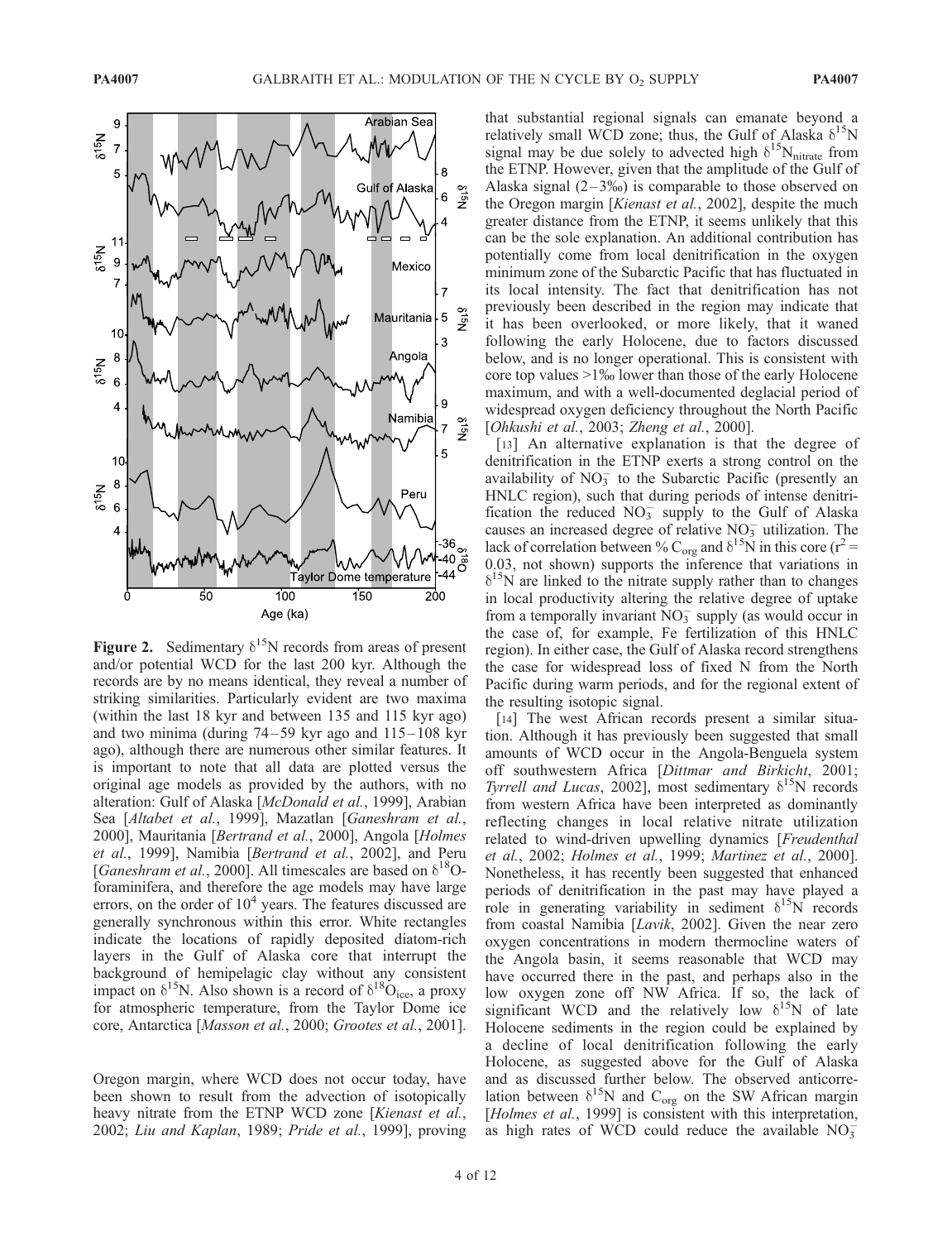concentration, limiting C export during production of high  $\delta^{15}N_{\text{nitrate}}$ , and vice versa. Hence we propose that the majority of large  $\delta^{15}N$  variations on glacial-interglacial timescales reflect changes in WCD activity on the African margin. Again, the  $\delta^{15}N$  increases could be attributed to an intensification of remote denitrification zones and an ensuing reduction in nitrate concentrations on the African coast, leading to higher relative nitrate utilization. In either case, these records testify that changes in denitrification have been broadly global and coordinated.

[15] In summary, despite the potential for obfuscation by local processes, sedimentary  $\delta^{15}N$  fluctuations chronicle broadly synchronous glacial-interglacial increases and decreases in WCD in all oceanic regions with oxygen deficient intermediate waters. In general, it appears that WCD is less active during cold periods, more active during warm periods, and most active when the ocean is warming after a cold period. Were the global aggregate WCD rate to have changed in the absence of corresponding changes in N fixation, the isotopic signature of the global average  $\delta^{15}N$  pool would be expected to have followed the magnitude of WCD [Brandes and Devol, 2002] and all  $\delta^{15}$ N records would parallel those from WCD zones. The fact that they do not provides important information on the operation of the marine N system, as discussed next.

#### 3.3. Coupling of N Fixation to Denitrification

[16] High denitrification rates in geographically confined regions of the subsurface generate waters depleted in N, i.e., with a relatively low N:P, clearly observed as regions of negative N\* in the modern ocean [Gruber and Sarmiento, 1997]. Nitrogen fixation counters the loss of N by generating biomass with high N:P [Karl et al., 1997] in shallow, warm, stratified surface waters with sufficient micronutrient input [Carpenter et al., 1997; Falkowski, 1997], restoring the water mass N:P to near (or locally above) the 16:1 ''Redfield'' ratio. The long residence time of marine P (20 – 30 kyr [Delaney, 1998]) is generally thought to limit the potential for glacial-interglacial changes in P inventory, and certainly rules out rapid change; thus, it has long been considered the ultimate limiting nutrient on multimillennial timescales [Ganeshram et al., 2002; Tyrrell, 1999]. Nitrogen fixation has thus been regarded as a process that maintains a biologically suitable N:P in the face of N losses from denitrification. Indeed, given a preindustrial rate of total global denitrification of  $\sim 0.25$  Pg N yr<sup>-1</sup>, a terrestrial source to the oceans of  $\sim 0.05$  Pg N yr<sup>-1</sup> and a global inventory of  $\sim$ 1000 Pg N [Gruber and Sarmiento, 1997], the oceans would be devoid of N in 5 kyr in the absence of N fixation.

[17] However, the spatial separation of these two processes limits the ability of fixation to keep up with denitrification [Codispoti et al., 2001]; the response is not immediate, and the coupling is therefore imperfect. The highest N:P will be found in areas that receive a significant N input from fixation, while elsewhere partially denitrified waters are bound to be N deficient. Thus during times of high denitrification rates, N limitation will develop through-

out large regions of the surface ocean where N fixation is prohibited by other factors [Codispoti, 1989; Falkowski, 1997]; meanwhile, during times of less extensive denitrification, N limitation will be relieved and global N:P will approach a higher value, as discussed by Ganeshram et al. [2002].

[18] We propose that the response of regions capable of supporting N fixation to enhanced denitrification occurs via the supply of excess P to such regions. When thermocline waters that have undergone denitrification (low N:P) well up,  $NO<sub>3</sub><sup>-</sup>$  is depleted first, leaving excess P. This can be seen in the modern ocean, in that surface waters of the ETNP, ETSP and Arabian Sea become exhausted in nitrate during high production periods while  $0.2-0.7$  µmol/kg phosphate remains [Codispoti, 1989; Fanning, 1992]. The nitratedepleted surface waters of the ETSP present a particularly good example, maintaining high concentrations of unused phosphate ( $>0.5 \mu M$ ) over thousands of km. These high P waters remain relatively barren until advected, potentially across long distances, to regions with warm  $(>20^{\circ}C)$ , stratified surface waters, with sufficient micronutrient input (including Fe), where they can fuel the growth of N fixers [Carpenter et al., 1997], known often to be limited by P in the modern world [Mills et al., 2004; Sanudo-Wilhelmy et al., 2001]. As a result, N may become more limiting in nitrate-supported upwelling zones while fixation-supported communities, potentially far from denitrification zones, will enjoy relatively high production.

[19] In contrast, when denitrification rates are low, upwelling waters will develop higher N:P ratios. As a result, associated biota will be able to completely utilize P with the upwelled  $NO_3^-$  supply, such that very little P is available for nitrogen fixers. This would lead to high productivity in and around upwelling zones and very low productivity in N fixation basins. Because N limitation would be alleviated in most of the ocean, overall productivity would likely be higher during these cold periods. This scenario suggests an interesting relationship with Fe-limitation of N fixers: if dustborne Fe supply is reduced during warm periods [Falkowski, 1997] when WCD is most active, Fe could limit N-fixation in many regions during the periods when it is most needed. On the other hand, abundant Fe supply during cold periods may have little effect on the N inventory, as low P-availability would limit N fixation under cold, windy conditions due to diminished WCD.

#### 3.4. Isotopic Record of the Fixation Response

[20] Because of the spatial partitioning of WCD and N fixation between localized thermocline waters and warm stratified basins, respectively, we can look to sedimentary  $\delta^{15}$ N records in potential N fixation basins for fixation responses corresponding to changes in denitrification, as postulated by Ganeshram et al. [2002]. Because newly fixed N is isotopically similar to atmospheric N ( $\sim$  -1‰; Brandes and Devol [2002], fixation should leave an imprint of low  $\delta^{15}N$  in sediments. However, because N fixation is dispersed across large expanses of tropical and subtropical seas, the isotopic signal will be more dilute than the strongly localized signals of WCD zones. An exception to this circumstance would be found in regions with permanently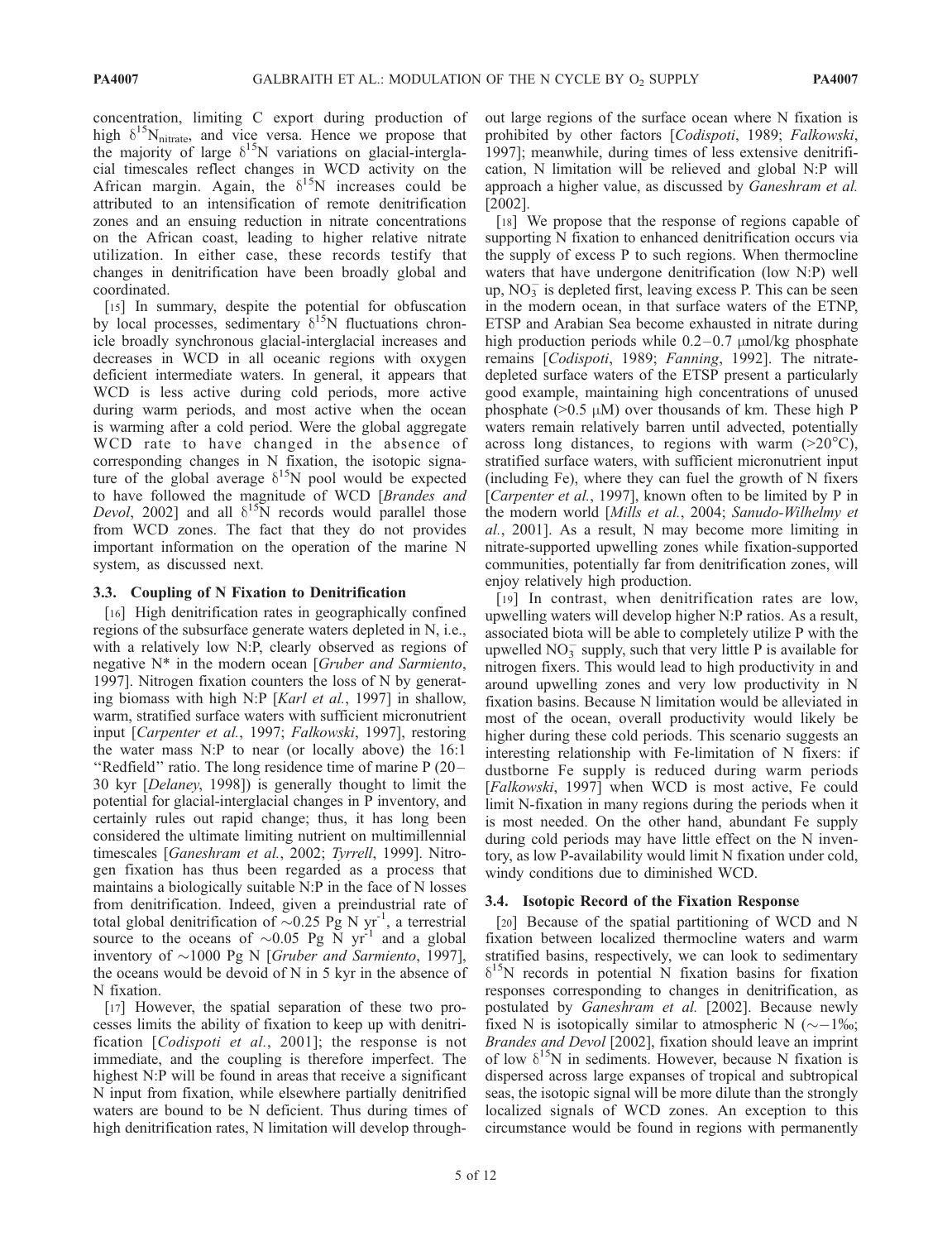

Figure 3. Schematic illustration of high-latitude surface control on denitrification and the fixation response. Downward pointing arrows represent export production. Intermediate waters that form (top) under warm conditions carry relatively less  $O_2$  and circulate more slowly, thus encouraging suboxia and denitrification. Under cold conditions (bottom), high dissolved  $[O_2]$  and rapid circulation reduce the extent of suboxia, impeding denitrification. Denitrification zones remove fixed-N from intermediate waters, exporting low N:P waters which, when upwelled, produce N-limited communities; excess-P is then advected to regions with warm, stratified surface waters where it fuels nitrogen fixation. When high  $O_2$  inhibits denitrification, high N:P ratios in upwelling zones allow complete utilization of P to the detriment of N-fixation communities elsewhere.

low concentrations of nitrate, where local diazotrophy would constitute the primary N supply. Unfortunately, there are no published  $\delta^{15}$ N records from oligotrophic gyres with which to test this hypothesis, because the sediments in such regimes accumulate slowly (generating low resolution records) and often lack foraminiferal age models (because of their great water depth).

[21] However, the eastern Mediterranean is a potentially sensitive region in which to look for changes in N fixation in response to a variable P supply. The deep waters are isolated due to the 500 m deep Straits of Sicily, such that only shallow waters are able to exchange with the western Mediterranean and, ultimately, the North Atlantic. In the modern antiestuarine situation, shallow (<100 m) nutrientdepleted waters flow into the eastern Mediterranean, maintaining its oligotrophic status and strong P limitation [Krom et al., 1991]. Although the N:P in much of the Mediterranean is already quite high, the surface conditions are apparently so conducive to N fixation that up to 30% of modern new production is supported by diazotrophic N [Gruber and Sarmiento, 1997; Pantoja et al., 2002; Struck et al., 2001]. This, combined with the minimal supply of high  $\delta^{15}$ N-nitrate from outside the basin, leads to the relatively low  $\delta^{15}N$  of surface sediments in the eastern Mediterranean  $(4-4.5\%)$ . According to the reasoning presented above, the periods of enhanced denitrification in the eastern Atlantic should have generated low N:P waters which would have spread throughout the region, largely through subsurface circulation. These N-poor waters would have been mixed into the Mediterranean, either at surface or at depth (depending on the circulation regime at the time),

encouraging N limitation and, thus, stimulating N fixation with low  $\delta^{15}N$ .

[22] As shown in Figures 3 and 4, the  $\delta^{15}N$  record from the eastern Mediterranean is entirely consistent with this scenario. All of the  $\delta^{15}N$  maxima on the west African margin correspond to  $\delta^{15}N$  minima in the eastern Mediterranean. This diametric opposition can be explained as an overall decrease in the availability of fixed N relative to P and a corresponding increase in N fixation in the ideally suited environment of the Mediterranean. The close relationship between the isotopically light  $\delta^{15}N$  sapropels and hydrographic changes in the basin [Calvert and Fontugne, 2001; Struck et al., 2001] may reflect the need for an abundant relative P supply (due to remote denitrification) to promote extensive N fixation, as well as a suitable local physical environment. Precessionally driven, monsoonrelated changes in precipitation have been shown to impact the evaporative balance of the Mediterranean, reducing the antiestuarine character of the basin during moist periods; we suggest that the difference between the poorly developed "ghost" sapropels [Calvert and Fontugne, 2001] and the well-developed sapropels characterized by low  $\delta^{15}N$  is the externally controlled relative availability of P. As such, the sapropels present a particularly clear example of the direct response of nitrogen fixers to global denitrification



Figure 4. Sedimentary  $\delta^{15}N$  records from fixation, denitrification and well-mixed areas. Denitrification off W Africa is indicated by the  $\delta^{15}N$  records of Mauritania, Angola, and Namibia, as discussed in the text. The eastern Mediterranean [*Calvert et al.*, 1992] records low  $\delta^{15}N$  (note reversed axes), indicating nitrogen fixation, during the same periods as high denitrification is recorded on the African margin. Sedimentary  $\delta^{15}N$  records from the South China Sea [Kienast, 2000] are relatively invariant over the same time period, suggesting that this is a region of globally wellmixed N, which does not register changes in fixation or denitrification.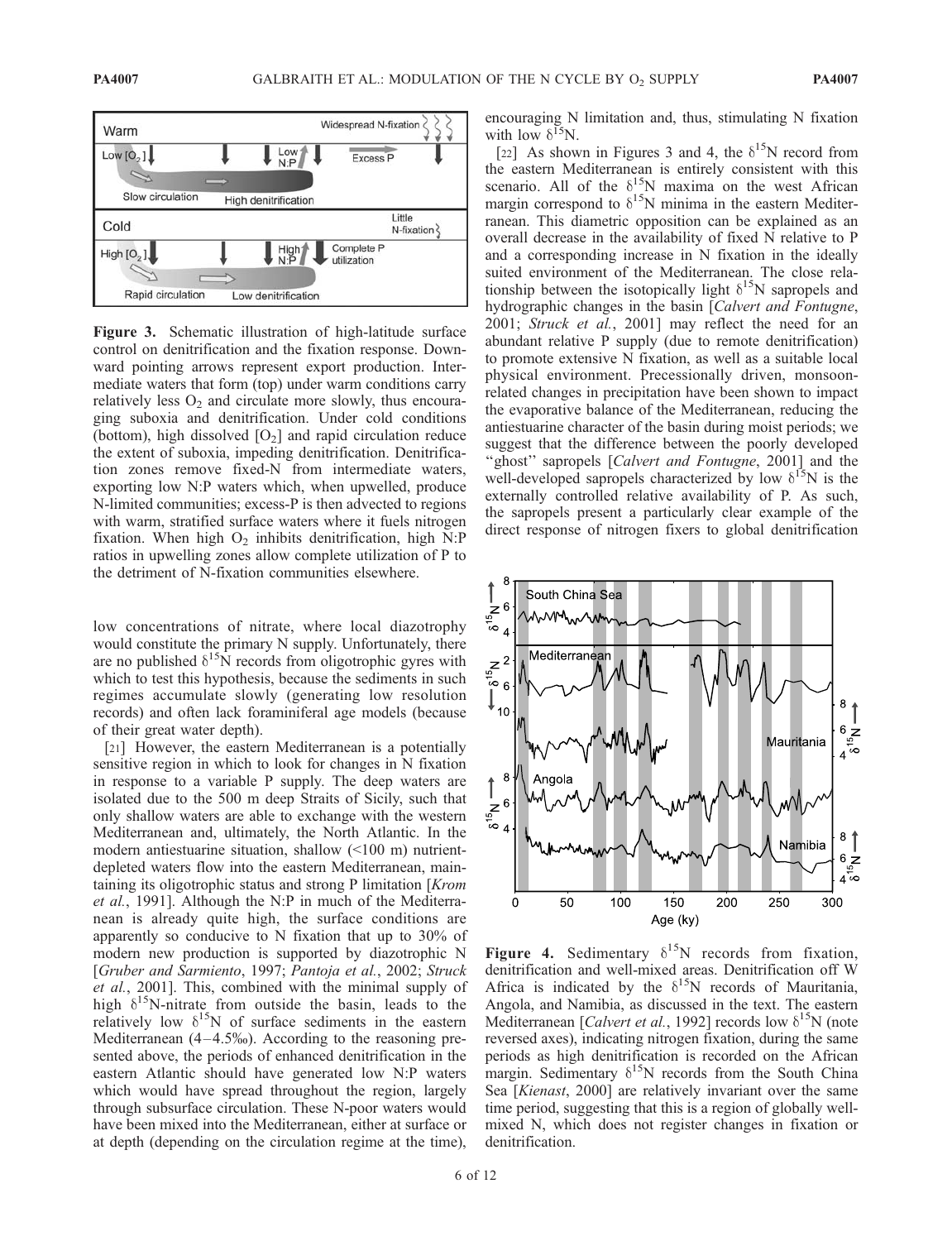rates, communicated by the advection into the basin of relatively P-rich waters.

[23] This interpretation is similar to that of Struck et al. [2001], who also invoked enhanced nutrient supply with N-limitation leading to N-fixation during sapropel formation; however they suggested that the denitrification took place within the Mediterranean itself, requiring water column suboxia, and incompatible with the emerging view of sapropel anoxia as being restricted to a blanket at the sediment-water interface [Casford et al., 2003]. The enhanced runoff during sapropel formation could also promote P supply, but would simultaneously provide additional N and seems therefore less likely to promote the massive amounts of N-fixation required to explain the  $\delta^{15}N$ record. Of course, correlation is not proof of causation, and the inference that high rates of denitrification in the eastern Atlantic could contribute to sapropel formation needs to be tested further.

# 3.5. Mixed WCD/Fixation  $\delta^{15}N$  Records

[24] The arguments presented here support the inference of Ganeshram et al. [2002] that the global aggregate rates of both WCD and N fixation covary over glacial-interglacial time periods. These changes produce symmetrically opposing isotopic signals in WCD dominated (high  $\delta^{15}$ N) and N fixation (low  $\delta^{15}N$ ) regions. Because of the antagonistic relationship between these influences, globally synchronous variations of both should define geographically intermediate regions with less temporal variability in  $\delta^{15}N$ , in the absence of unusually strong local effects.

[25] In keeping with this prediction,  $\delta^{15}N$  records from many regions away from oxygen minimum zones show little or no glacial-interglacial variability. In particular, most records from the South China Sea [Kienast, 2000; Tamburini et al., 2003] (Figure 4) and the North Atlantic [Huon et al., 2002] show nearly invariant  $\delta^{15}N$  records over the last 200 kyr. Also,  $\delta^{15}$ N records from the Southern Ocean show either little glacial-interglacial change [Robinson et al., 2004] or a pattern clearly unlike that of the denitrification records [Francois et al., 1997; Sigman et al., 1997]. We note that the recently published  $\delta^{15}N$  record of ODP Site 1144, from a drift deposit near the connection of the South China Sea with the open Pacific [Higginson et al., 2003] shows some degree of variability  $(\le 2.5\%)$ which has been construed as reflecting glacial-interglacial changes; however, based on sedimentological data, we suspect that the complex sediment mixing dynamics incorporated in the creation of this drift deposit are responsible for many elements of this  $\delta^{15}N$  record and its difference from the nearby piston core SO95 17940 [Kienast et al., 2003]. The seven other published  $\delta^{15}N$ records of Kienast [2000] and Tamburini et al. [2003], representing diverse sedimentary environments throughout the South China Sea, do not display significant glacialinterglacial variability, and show that, on the whole, the isotopic signature of nitrogen in the basin has remained constant within  $\pm 1\%$  over the past two glacial cycles. This represents a strong constraint on the variation of global average  $\delta^{15}N$  over time: the lack of glacial-interglacial  $\delta^{15}$ N changes in such regions is difficult to reconcile with

whole ocean changes in aggregate WCD rates unless these changes are directly matched by changes in N fixation rates. In other words, because fixation supplies isotopically light N to replace the isotopically light N removed through WCD [Brandes and Devol, 2002], the ratio of fixation:WCD must have remained roughly constant during the late Quaternary in order for a global isotopic balance to have been maintained over periods significantly longer than 10<sup>3</sup> years. Additional sedimentary  $\delta^{15}$ N records, spatially remote from both potential WCD and N-fixation basins, are required to test the robustness of this global isotopic balance.

[26] We turn now to the underlying cause driving these changes in the nitrogen cycle. Since it is improbable that simultaneous variations in WCD in the Pacific, Atlantic and Indian Oceans (Figure 2) could have occurred fortuitously through local processes, we propose a simple global mechanism.

#### 3.6. Surface Ocean Link to Global Denitrification

[27] WCD occurs in the small fraction of the ocean  $(\sim 0.1\%$  by volume) in which oxygen has been almost completely consumed by the respiration of organic matter. Only in regions of the permanent thermocline  $(150-800 \text{ m})$ with relatively low rates of oxygen supply, which have been exposed to high oxidant demand (OxD) due to the heterotrophic respiration of abundant sinking organic matter, does this happen in the modern ocean (Figure 1). Elsewhere, dissolved oxygen is always present in concentrations greater than  $5 \mu \text{mol/kg}$ , which inhibits WCD.

[28] Virtually all WCD takes place in waters in the density range  $\sigma = 26.3 - 27.2$  that are laterally ventilated to some degree by mode and intermediate waters of similar density formed at high latitudes [Luyten et al., 1983; Russell and Dickson, 2003; Sarma, 2002]. The most important of these are cold, relatively low-salinity waters from the Southern Ocean: the intimately linked Subantarctic Mode Water and Antarctic Intermediate Water, which together span the range  $\sigma = 26.0 - 27.4$ , are ventilated at the rate of  $\sim 80 \times 10^6$  m<sup>3</sup> s<sup>-1</sup> [Sloyan and Rintoul, 2001] and are hereafter collectively referred to as SAMW-AAIW. Because the SAMW-AAIW is of the greatest global importance, providing a dominant input of waters to the thermoclines of the Arabian Sea [Olson et al., 1993], the ETSP [Toggweiler et al., 1991], and the SE Atlantic [You, 2002], as well as making a contribution to the ETNP [Talley, 1999], we focus our attention on it in this discussion, though other middle- to high-latitude intermediate water sources (particularly the North Pacific and North Atlantic Intermediate Waters) would be expected to follow most of the same general trends.

[29] SAMW-AAIW leaving the high-latitude southern Pacific today, for example, contains roughly  $250 \mu \text{mol/kg}$ O2 [Russell and Dickson, 2003]. As it circuits the subtropical gyre beneath the surface layer, respiration of sinking organic matter provides an OxD that gradually consumes dissolved  $O<sub>2</sub>$ . While most of this water will well up or mix with more oxygen-rich water masses before the  $O<sub>2</sub>$  is fully depleted, a small fraction of this water will follow a path of high OxD. In any region where the total OxD exceeds  $\sim$ 245 µM O<sub>2</sub> equivalent, the suboxic threshold will be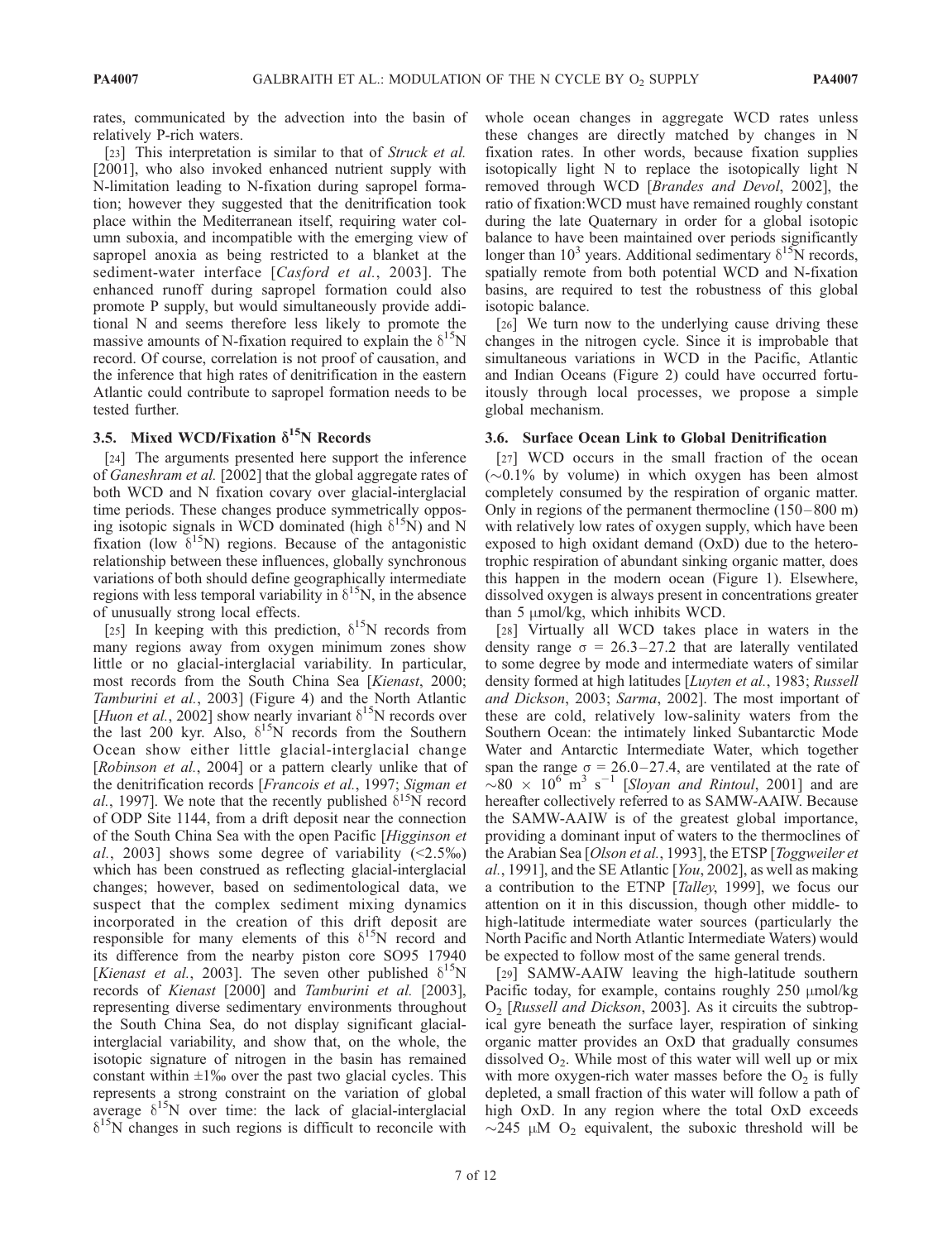passed and denitrification will ensue. Nitrate is slightly more efficient as an electron acceptor on a mol:mol basis than  $O_2$  (5:4), but nonetheless the concentration is much lower, at most about 45  $\mu$ mol/kg in intermediate depths. Yet, despite the low concentration, denitrification never goes to completion in the modern open ocean water column (though it does in some restricted basins and in all organicrich sediments). At most, WCD currently consumes 12– 16 µmol/kg NO<sub>3</sub> [Brandes et al., 1998; Voss et al., 2001], roughly a third of the nitrate available. This means that even those thermocline waters that have undergone the highest integrated OxD in the open ocean have >90% of their oxidant needs met by oxygen. It follows that the presence (or absence) of WCD activity is extremely sensitive to both the dissolved oxygen supply and OxD in all thermocline waters that have dissolved oxygen concentrations near zero.

[30] Greater OxD through increased local export productivity, driven by enhanced upwelling, has often been invoked as an explanation for past variations in WCD [Altabet et al., 1995; Ganeshram et al., 2000]. Although high rates of export productivity are unquestionably important in generating WCD zones, the relevant issue for this discussion is whether or not glacial-interglacial changes in productivity are sufficiently large (and sufficiently uncorrelated with the thermocline  $O_2$  supply) to dominate the WCD changes on multimillennial timescales. The following lines of reasoning lead us to suspect that the oxygen supply term commonly dominates the WCD balance on these (and perhaps shorter) timescales.

[31] It has recently been pointed out that productivity increases lag the sedimentary  $\delta^{15}$ N enrichments on the western Mexican margin [Kienast et al., 2002], while  $\delta^{15}$ N and productivity proxies in the Angola Basin are actually anticorrelated [Holmes et al., 1999]. Meanwhile, productivity changes in the ETNP over the last 140 kyr, reconstructed from biogenic Ba data, are insufficient to drive the changes in bottom water oxygenation recorded by redox-sensitive trace metals [Nameroff et al., 2004]. In the Arabian Sea, paleoceanographic studies have alternately argued in favor of productivity dominated control and ventilation control of thermocline oxygen concentrations [Altabet et al., 1999; Reichart et al., 2002; Schulte et al., 1999; Suthhof et al., 2001] in spite of the fact that Olson et al. [1993] showed that the presence of low-oxygen waters derived from SAMW-AAIW maintained the modern WCD. Furthermore, new work by Sarma [2002] shows that increased monsoon-driven upwelling in the modern Arabian Sea enhances productivity (and thus OxD) but simultaneously draws in more shallow thermocline water from roughly those depths that host the maximal rates of WCD (150–400 m). This replenishes the thermocline  $O_2$  at a rate proportional to the rate of nutrient supply to the surface [Sarma, 2002]; therefore, changes in the nutrient: $O_2$  ratio of subsurface waters advected from the south would be expected to have a greater impact on water column oxygenation than would changes in upwelling rates. Because all the potential WCD-hosting upwelling zones in question draw waters up from the depths of the most intense oxygen minimum zone, this mechanism should hold true for all of them.

[32] These reasons, coupled with the globally coherent character of  $\delta^{15}N$  shifts on glacial-interglacial timescales, lead us to believe that local productivity variations, although undoubtedly important, are not the primary control on the temporal variability of water column suboxia over glacialinterglacial cycles. Instead, local productivity variations modulate the fundamental signal of physically controlled changes in the dissolved  $O_2$  supply. Excluding oxygen consumption during transit of subsurface waters, the supply of  $O<sub>2</sub>$  to thermocline waters is essentially a function of two variables: the  $[O_2]$  when the water mass leaves the surface, and the rate at which thermocline waters are flushed. As we discuss next, both of these factors are likely to favor higher  $O<sub>2</sub>$  supply during glacial periods.

## 3.7. Climatically Driven Changes in  $O<sub>2</sub>$  Supply

[33] The solubility of  $O<sub>2</sub>$  in seawater is strongly dependent on temperature, with solubility increasing rapidly as the temperature nears the freezing point. At the same time, the degree of  $O_2$  saturation is dependent on the efficiency of wind mixing in the formation region; poor mixing limits the modern SAMW-AAIW initial  $[O_2]$  to roughly 50 μmol/kg below saturation [Russell and Dickson, 2003]. Paleoceanographic evidence shows that the surface of the Southern Ocean cooled by  $4-5^{\circ}$ C during the LGM [Mashiotta et al., 1999], while proxies of thermocline water temperature are consistent with a glacial SAMW-AAIW that was  $4-5^{\circ}$ C colder [Herguera et al., 1991; Lynch-Stieglitz and Fairbanks, 1994; Matsumoto et al., 2002] and a glacial NAIW that was  $4^{\circ}$ C colder [Slowey and Curry, 1995]. A  $4^{\circ}$ C temperature decrease corresponds to an increase in oxygen saturation of  $\sim$ 32  $\mu$ mol/kg. Meanwhile, dust records have been interpreted as reflecting increased windiness during glacial periods [Petit et al., 1999], which would have driven the initial  $[O_2]$  of SAMW-AAIW toward saturation. Combining the temperature effect with some degree of enhanced saturation suggests an increase in initial  $[O_2]$  during glacial periods of 30 to 80  $\mu$ mol/kg above the modern value, an increase of 12 to 32%. Given that the most intense modern WCD zones require an increase in  $[O_2]$  of only 20  $\mu$ mol/kg in order to shut down denitrification altogether, this change in surface ocean conditions is capable of providing a first-order control on global intermediate water  $[O_2]$  and, consequently, the extent of global WCD over glacial-interglacial timescales.

[34] The rate of SAMW-AAIW formation is also likely to have been generally higher during glacial periods. Stronger Southern Hemisphere high-latitude winds would have enhanced Ekman convergence, driving more cold, low salinity surface water northward into the permanent thermocline [Karstensen and Quadfasel, 2002]. An abundant supply of cool, low salinity surface water appropriate for subduction would have been ensured by the glacially enhanced distillation effect of seasonal sea-ice formation, which increases salinity through brine rejection during freezing near Antarctica, while decreasing salinity in the more northerly latitudes where the ice is blown by wind and subsequently melts [Saenko and Weaver, 2001]. Accelerated formation of SAMW-AAIW, consistent with heavy benthic foraminiferal  $\delta^{13}$ C in intermediate depths [Matsumoto et al.,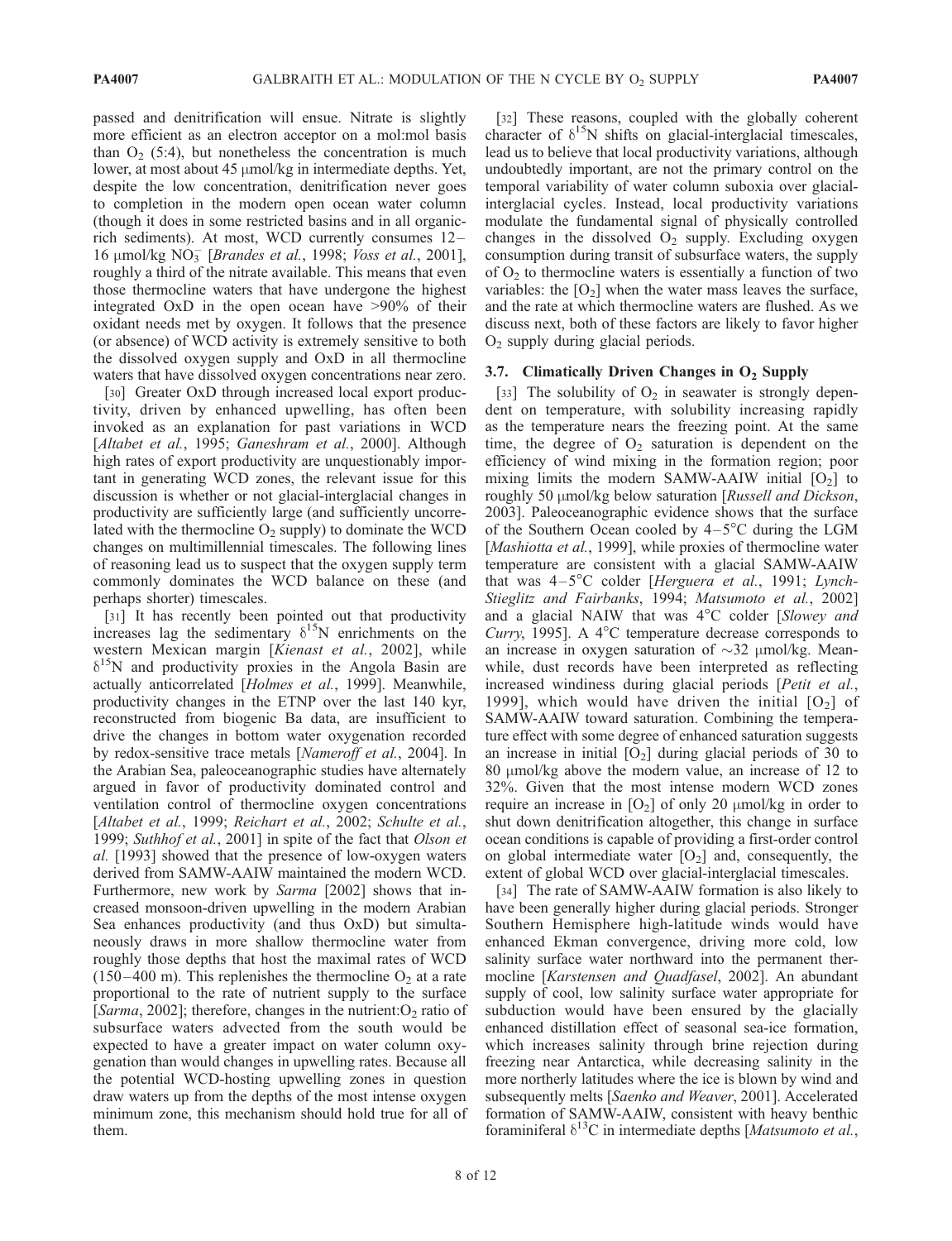2002; McCorkle et al., 1998] would have enhanced the  $O_2$ supply to the global thermocline by increasing flow rates.

[35] Although SAMW-AAIW is the single most important global source of  $O_2$  to the thermocline [Russell and Dickson, 2003], the Northern Hemisphere middle- to high-latitude thermocline ventilation should also be enhanced under cold, windy conditions. However, it must also be recognized that the  $O_2$  budgets of potential WCD zones in different locations will also depend on low-latitude  $O<sub>2</sub>$  sources, such as local intermediate water formation and diapycnal mixing of  $O_2$ -rich waters from above, as well as currently unresolvable possibilities of altered circulation pathways. These impacts would introduce additional spatiotemporal complexity, superimposed upon the long-term global trends. Furthermore, even if changes in  $O_2$  supply were globally uniform, the response of geographically separated WCD zones to gradual changes in thermocline  $O<sub>2</sub>$  supply would be neither linear nor synchronous.

[36] This important corollary follows from the spatial complexity and temporal variability of marine export production (and hence OxD), which engenders a range of WCD thresholds as illustrated schematically in Figure 5. Some regions of the world ocean would be expected to experience consistently high OxD and be sites of significant WCD during all but the coldest and windiest periods (e.g., western Mexican margin, Figure 2 and schematically illustrated by line a in Figure 5), while others only experience enough OxD to instigate WCD during the warmest and calmest conditions (e.g. Peru, Figure 2, line b of Figure 5). It follows that contrasts in sensitivity to both  $O<sub>2</sub>$  supply and fluctuations in the local distributions of OxD should produce regional phase offsets in the onsets and cessations of denitrification among the different OMZs on millennial timescales. This critical feature of the proposed model is illustrated by the  $\delta^{15}$ N curves sketched in the bottom panel of Figure 5. As a result, tuning of distant  $\delta^{15}N$  records to each other on millennial timescales is unjustified, and time series analyses of multiple records must be interpreted cautiously.

## 3.8. Early Holocene  $\delta^{15}$ N Maxima

[37] As mentioned earlier, all  $\delta^{15}$ N records from within or near potential WCD zones show maxima during the early Holocene (Figure 2). We suggest two complementary mechanisms to explain a maximum in WCD after the LGM, followed by a decline to modern values.

[38] First, circum-Antarctic atmospheric and sea surface temperatures peaked [Ikehara et al., 1997; Mashiotta et al., 1999; Masson et al., 2000] while sea ice extent reached a minimum near 11 to 10 kyr ago [Hodell et al., 2001]. Thus O2 supply to intermediate waters would have reached a minimum at this time. This minimum remained roughly unchanged until  $5-6$  kyr ago, when Southern Ocean temperatures began to decrease and sea ice extent expanded, thus increasing the  $O<sub>2</sub>$  supply and reducing the oxygen deficiency in distant denitrification zones. However, the Holocene climatic deterioration was relatively minor and it seems unlikely that a linear dependence on  $O_2$  supply can be the sole explanation for the  $\delta^{15}N$  decline.

[39] More importantly, it is likely that the deglacial increase in denitrification would have reduced global N:P



Figure 5. A schematic illustration showing expected temporal contrasts in the activity of WCD in three different water masses subjected to identical changes in (top)  $O<sub>2</sub>$ supply over time and (bottom) the local  $\delta^{15}N$  records that would result. Each horizontal line in the top panel represents a hypothetical water mass that is subject to a constant oxidant demand (OxD) over time. Water mass ''a'' receives the greatest oxidant demand, while water mass ''c'' receives the least. The curved line represents the changing  $O<sub>2</sub>$  supply over time, driven by physical processes. The solid horizontal segments indicate time periods when oxygenation is sufficient to inhibit denitrification, while dashed horizontal segments indicate periods when oxygen is insufficient and denitrification is active. As shown, the onsets and cessations of denitrification are not exactly synchronous among the water masses, even in this highly idealized case in which local temporal variation of OxD is ignored, simply due to different threshold sensitivities to  $O<sub>2</sub>$ supply. Nonetheless, the  $\delta^{15}$ N records follow the same general trends over long timescales.

because of the imperfect coupling of denitrification and fixation, as discussed above. The expansion of oceanic regimes limited by  $NO<sub>3</sub><sup>-</sup>$  (i.e., those in which fixation is incapable of compensating N loss due to micronutrient limitation or inappropriate physical conditions) is likely to have reduced export productivity over the deglaciation, decreasing the OxD (the ''slow'' feedback of Codispoti [1989]). Because WCD zones occur near large upwellingdriven ecosystems that are prone to nitrate limitation, this feedback would be effective in reducing OxD in the most sensitive regions.

[40] As an example, consider the ETNP. Today, in the heart of the denitrification zone, nitrate concentrations average roughly 30 µmol/kg, while phosphate concentrations are  $\sim$ 2.5 µmol/kg (a nitrate deficit of 10 µmol/kg). If oxygen supply were sufficient during the LGM to completely inhibit water column denitrification, immediately upwelled water might be expected to have an N/P near 16; thus, we would have concentrations of 40  $\mu$ mol/kg NO<sub>3</sub> and 2.5  $\mu$ mol/kg PO $^{3-}_{4}$ . If the oxygen minimum were then to become suboxic early in the deglaciation, and the denitri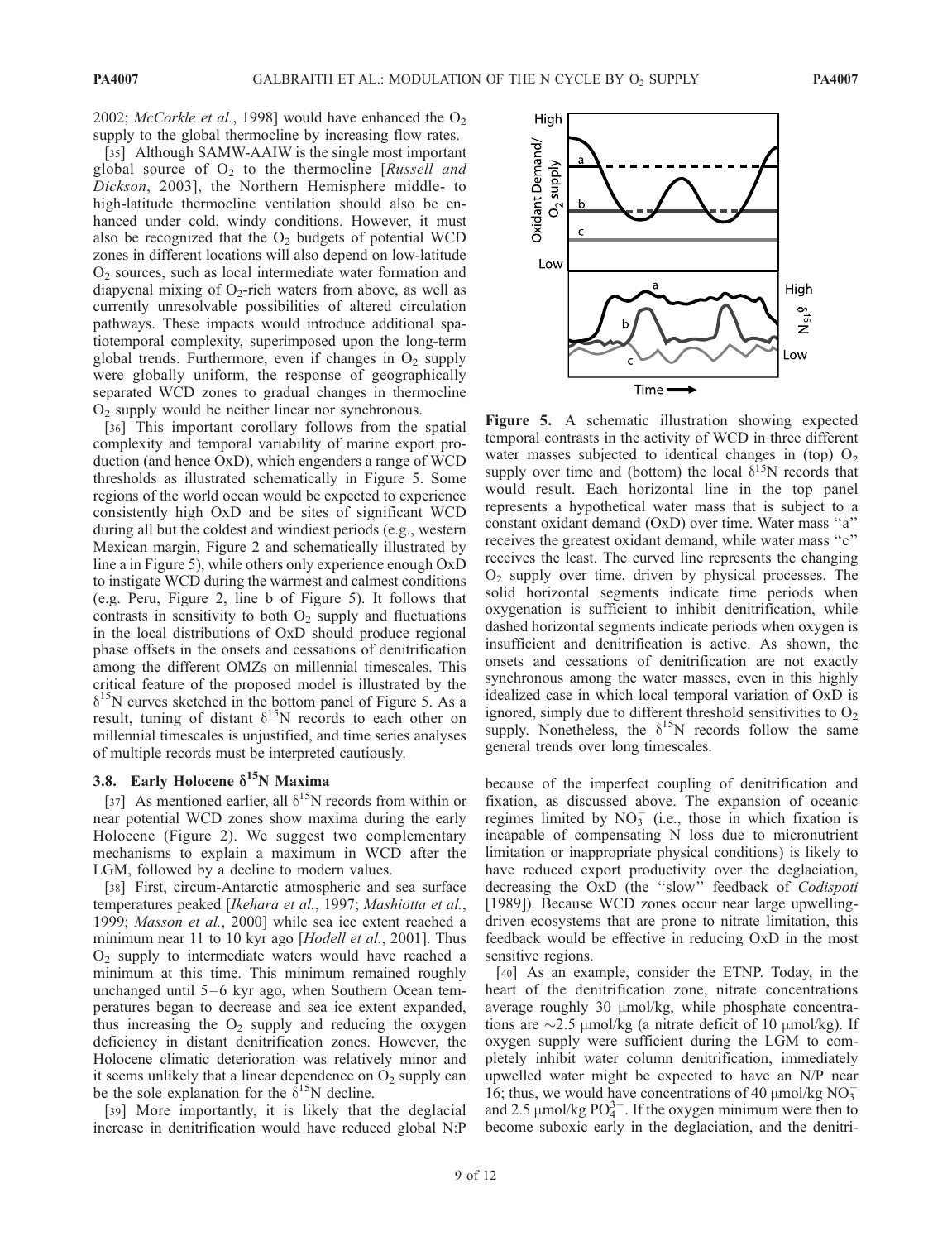fication zone were to intensify to roughly double that of today, denitrified waters would contain only 20  $\mu$ mol/kg  $NO<sub>3</sub>$ . When welled up, these waters would only be able to support half the export production of their glacial equivalents in the absence of immediate N-fixation.

[41] Such a negative feedback between denitrification and OxD would serve to stabilize the system once the  $O_2$ supply had ceased its downward trend. In effect, global  $OxD$  would readjust to changes in  $O_2$  supply over  $10^2 10<sup>3</sup>$  years in order to bring the N system into balance. We speculate that this homeostatic mechanism may be responsible for maintaining the global OxD in nearbalance with  $O_2$  supply over long timescales, preventing widespread water column anoxia despite variable environmental conditions.

[42] Denitrification in bottom sediments could also have a complicated effect on the N balance of the ocean via the change in the locus of organic matter oxidation due to sea level fluctuations. As discussed by Christensen et al. [1987], the exposure of  $\sim 75\%$  of the world's continental shelves during glacial lowstand would have reduced the amount of remineralization in shelf sediments, and shifted more of the remineralization burden (hence OxD) to the water column. As long as  $O_2$  supply to the thermocline remained vigorous, this OxD would have been largely satisfied by dissolved  $O_2$ . However, during the deglaciation, the decrease in  $O_2$  supply would have preceded the resumption of sediment denitrification, as shelves were not yet flooded, causing an intervening period of high water column OxD and declining  $O_2$ . The subsequent decline in Holocene  $\delta^{15}N$  could then reflect the short-circuiting of water column remineralization by the "trap" of submerged continental shelves.

[43] The early Holocene  $\delta^{15}N$  maximum highlights an important feature of the marine nitrogen system: productivity feedbacks on WCD are likely to complicate the temporal-spatial pattern, such that the global aggregate rates of WCD are not strictly correlated with temperature and winds. The accumulated evidence shows that, instead, WCD is maximal during the transitions from warm to cold periods as the marine nitrogen cycle adjusts to the diminishing oxygen supply.

#### 4. Summary and Conclusions

[44] This paper has presented a parsimonious reconciliation of diverse nitrogen isotope records on long timescales (>10 kyr), which calls on a strong temporal coupling of denitrification to N fixation as has been suggested previously [Ganeshram et al., 2002]. As the fundamental driver, a direct link is proposed between oceanic surface conditions and the oxygenation of the global permanent thermocline, which modulates the nutrient dynamics of the marine biosphere. This relatively simple, physical mechanism has the potential to explain much of the variability in sedimentary  $\delta^{15}$ N records as well as some contribution to the known atmospheric  $pCO_2$  and  $pN_2O$  fluctuations [*Flückiger et al.*, 2004] over the past 200 kyr. Furthermore, it can be investigated through modeling studies, and readily tested by developing records of thermocline water temperature and ventilation-related parameters in the 200– 1000 m depth range.

[45] Acknowledgments. We would like to thank K. Gordon and J. McKay for technical assistance. The  $\delta^{15}N$  records shown in Figures 2 and 4 were generously made available by the original investigators. The ideas presented in this paper owe their existence to stimulating conversations with P. Martinez, S. Jaccard, A. Weaver, S. Kienast, P. Tortell, L. Pichevin and J. Needoba, among others. The manuscript greatly benefited from the thoughtful contributions of R. Francois, as well as the thorough and extremely constructive comments of two anonymous reviewers. Financial support for this work was provided by the Natural Sciences and Engineering Research Council of Canada and by a WHOI postdoctoral fellowship to MK. This is WHOI contribution 10994.

#### References

- Altabet, M. A., and R. Francois (1994), Sedimentary nitrogen isotopic ratio as a recorder for surface ocean nitrate utilization, Global Biogeochem. Cycles, 8, 103 – 116.
- Altabet, M. A., R. Francois, D. W. Murray, and W. L. Prell (1995), Climate-related variations in denitrification in the Arabian Sea from sediment N-15/N-14 ratios, Nature, 373, 506 – 509.
- Altabet, M. A., D. W. Murray, and W. L. Prell (1999), Climatically linked oscillations in Arabian Sea denitrification over the past 1 m.y.: Implications for the marine N cycle, Paleoceanography, 14, 732-743.
- Altabet, M. A., M. J. Higginson, and D. W. Murray (2002), The effect of millennial-scale changes in Arabian Sea denitrification on atmospheric CO2, Nature, 415, 159 – 162.
- Bertrand, P., T. F. Pedersen, P. Martinez, S. Calvert, and G. Shimmield (2000), Sea level impact on nutrient cycling in coastal upwelling areas during deglaciation: Evidence from nitrogen isotopes, Global Biogeochem. Cycles, 14,  $341 - 355.$
- Bertrand, P., J. Giraudeau, B. Malaize, P. Martinez, M. Gallinari, T. F. Pedersen, C. Pierre, and M. T. Venec-Peyre (2002), Occurrence of an exceptional carbonate disso-

lution episode during early glacial isotope stage 6 in the Southeastern Atlantic, Mar. Geol., 180, 235-248.

- Brandes, J. A., and A. H. Devol (2002), A global marine-fixed nitrogen isotopic budget: Implications for Holocene nitrogen cycling, Global Biogeochem. Cycles, 16(4), 1120, doi:10.1029/ 2001GB001856.
- Brandes, J. A., A. H. Devol, T. Yoshinari, D. A. Jayakumar, and S. W. A. Naqvi (1998), Isotopic composition of nitrate in the central Arabian Sea and eastern tropical North Pacific: A tracer for mixing and nitrogen cycles, Limnol. Oceanogr., 43, 1680-1689.
- Calvert, S. E., and M. R. Fontugne (2001), On the late Pleistocene-Holocene sapropel record of climatic and oceanographic variability in the eastern Mediterranean, Paleoceanography, 16, 78 – 94.
- Calvert, S. E., B. Nielsen, and M. R. Fontugne (1992), Evidence from nitrogen isotope ratios for enhanced productivity during formation of eastern Mediterranean sapropels, Nature, 359,  $223 - 225$
- Carpenter, E. J., H. R. Harvey, B. Fry, and D. G. Capone (1997), Biogeochemical tracers of the marine cyanobacterium Trichodesmium, Deep Sea Res. Part I, 44, 27-38.
- Casford, J. S. L., E. J. Rohling, R. H. Abu-Zied, C. Fontanier, F. J. Jorissen, M. J. Leng, G. Schmiedl, and J. Thomson (2003), A dynamic concept for eastern Mediterranean circulation and oxygenation during sapropel formation, Palaeogeogr. Palaeoclimatol. Palaeoecol., 190, 103-119.
- Christensen, J. J., J. W. Murray, A. H. Devol, and L. A. Codispoti (1987), Denitrification in continental shelf sediments has major impact on the oceanic nitrogen budget, Global Biogeochem. Cycles, 1, 97-116.
- Codispoti, L. A. (1989), Phosphorus vs nitrogen limitation of new and export production. in Productivity of the Ocean: Present and Past, edited by W. Berger, V. Smetacek, and G. Wefer, pp. 377 – 394, John Wiley, Hoboken, N. J.
- Codispoti, L. A., J. A. Brandes, J. P. Christensen, A. H. Devol, S. W. A. Naqvi, H. W. Paerl, and T. Yoshinari (2001), The oceanic fixed nitrogen and nitrous oxide budgets: Moving targets as we enter the anthropocene?, Sci. Mar., 65,  $85 - 105$
- Delaney, M. L. (1998), Phosphorus accumulation in marine sediments and the oceanic phosphorus cycle, Global Biogeochem. Cycles, 12, 563 – 572.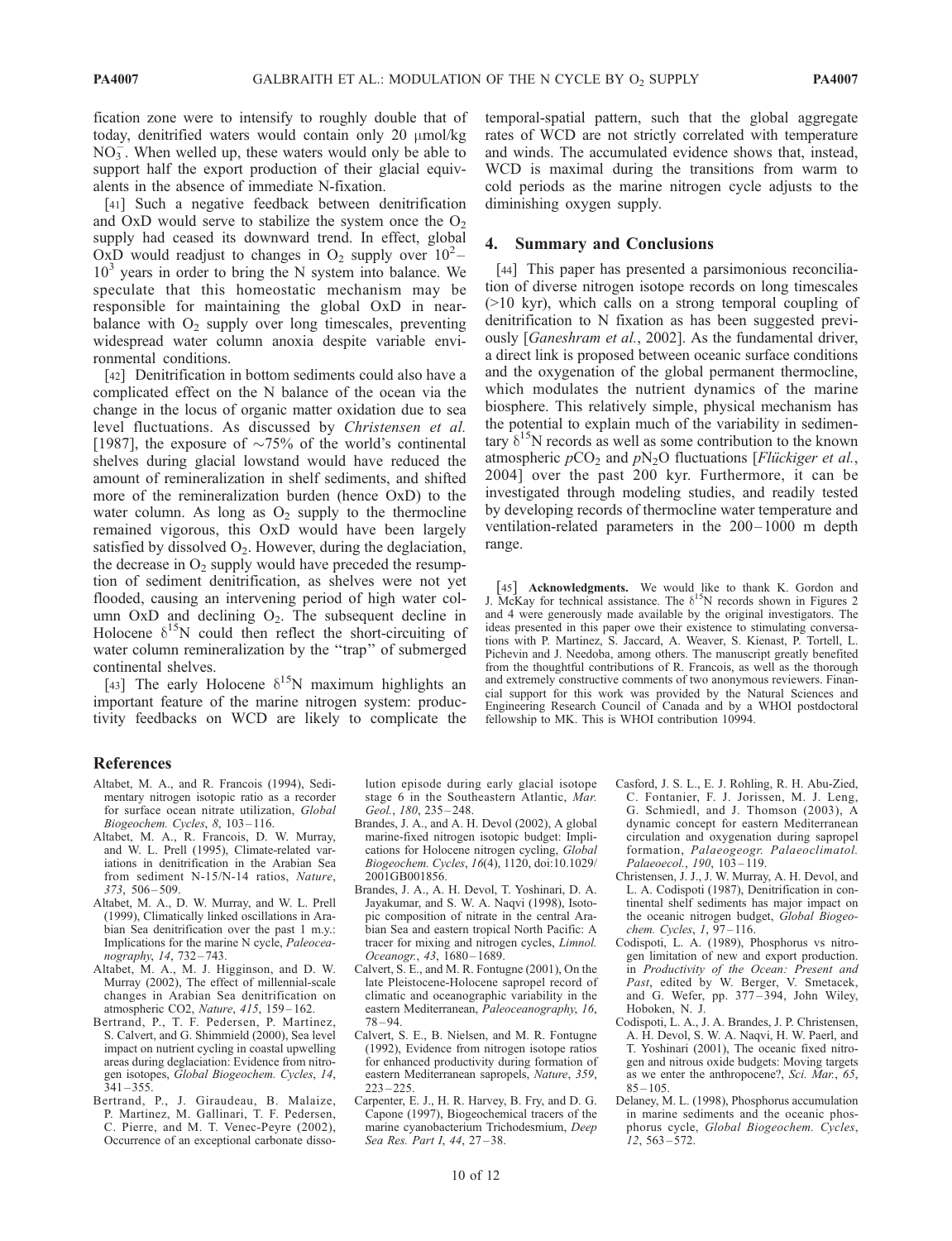- Dittmar, T., and M. Birkicht (2001), Regeneration of nutrients in the northern Benguela upwelling and the Angola-Benguela Front areas, S. Afr. J. Sci., 97, 239 – 246.
- Falkowski, P. G. (1997), Evolution of the nitrogen cycle and its influence on the biological sequestration of  $CO<sub>2</sub>$  in the ocean, Nature, 387, 272 – 275.
- Fanning, K. A. (1992), Nutrient provinces in the sea—Concentration ratios, reaction-rate ratios, and ideal covariation, J. Geophys. Res., 97, 5693 – 5712.
- Flückiger, J., T. Blunier, B. Stauffer, J. Chappellaz, R. Spahni, K. Kawamura, J. Schwander, T. F. Stocker, and D. Dahl-Jensen (2004),  $N_2O$ and CH4 variations during the last glacial epoch: Insight into global processes, Global Biogeochem. Cycles, 18, GB1020, doi:10.1029/ 2003GB002122.
- Francois, R., M. A. Altabet, E. F. Yu, D. M. Sigman, M. P. Bacon, M. Frank, G. Bohrmann, G. Bareille, and L. D. Labeyrie (1997), Contribution of Southern Ocean surface-water stratification to low atmospheric  $CO<sub>2</sub>$  concentrations during the last glacial period, Nature, 389, 929 – 935.
- Freudenthal, T., T. Wagner, F. Wenzhofer, M. Zabel, and G. Wefer (2001), Early diagenesis of organic matter from sediments of the eastern subtropical Atlantic: Evidence from stable nitrogen and carbon isotopes, Geochim. Cosmochim. Acta, 65, 1795-1808.
- Freudenthal, T., H. Meggers, J. Henderiks, H. Kuhlmann, A. Moreno, and G. Wefer (2002), Upwelling intensity and filament activity off Morocco during the last 250,000 years, Deep Sea Res. Part II, 49, 3655-3674.
- Ganeshram, R. S., T. F. Pedersen, S. E. Calvert, and J. W. Murray (1995), Large changes in oceanic nutrient inventories from glacial to interglacial periods, Nature, 376, 755 – 758.
- Ganeshram, R. S., T. F. Pedersen, S. E. Calvert, G. W. McNeill, and M. R. Fontugne (2000), Glacial-interglacial variability in denitrification in the world's oceans: Causes and consequences, Paleoceanography, 15,  $361 - 376$ .
- Ganeshram, R. S., T. F. Pedersen, S. E. Calvert, and R. Francois (2002), Reduced nitrogen fixation in the glacial ocean inferred from changes in marine nitrogen and phosphorus inventories, Nature, 415, 156-159.
- Giraud, X., P. Bertrand, V. Garçon, and I. Dadou (2003), Interpretation of the nitrogen isotopic signal variations in the Mauritanian upwelling with a 2D physical-biogeochemical model, Global Biogeochem. Cycles, 17(2), 1059, doi:10.1029/2002GB001951.
- Grootes, P. M., E. J. Steig, M. Stuiver, E. D. Waddington, and D. L. Morse (2001), The Taylor dome Antarctic O-18 record and globally synchronous changes in climate, Quat. Res., 56, 289 – 298.
- Gruber, N., and J. L. Sarmiento (1997), Global patterns of marine nitrogen fixation and denitrification, Global Biogeochem. Cycles, 11,  $235 - 266.$
- Herguera, J. C., L. D. Stott, and W. H. Berger (1991), Glacial deep-water properties in the west-equatorial Pacific—Bathyal thermocline near a depth of 2000 m, Mar. Geol., 100,  $201 - 206$
- Higginson, M. J., J. R. Maxwell, and M. A. Altabet (2003), Nitrogen isotope and chlorin paleoproductivity records from the northern South China Sea: Remote vs. local forcing of millennial- and orbital-scale variability, Mar. Geol., 201, 223 – 250.
- Hodell, D. A., S. L. Kanfoush, A. Shemesh, X. Crosta, C. D. Charles, and T. P. Guilderson (2001), Abrupt cooling of Antarctic surface waters and sea ice expansion in the South Atlantic sector of the Southern Ocean at 5000 cal yr B.P, Quat. Res., 56, 191-198.
- Holmes, M. E., C. Eichner, U. Struck, and G. Wefer (1999), Reconstruction of surface ocean nitrate utilization using stable nitrogen isotopes in sinking particles and sediments, in The Use of Proxies in Paleoceanography: Examples From the South Atlantic, edited by G. Fischer and G. Wefer, pp. 447 – 468, Springer-Verlag, New York.
- Huon, S., F. E. Grousset, D. Burdloff, G. Bardoux, and A. Mariotti (2002), Sources of fine-sized organic matter in North Atlantic Heinrich layers: Delta C-13 and delta N-15 tracers, Geochim. Cosmochim. Acta, 66, 223 – 239.
- Ikehara, M., K. Kawamura, N. Ohkouchi, K. Kimoto, M. Murayama, T. Nakamura, T. Oba, and A. Taira (1997), Alkenone sea surface temperature in the Southern Ocean for the last two deglaciations, Geophys. Res. Lett., 24, 679-682.
- Karl, D., R. Letelier, L. Tupas, J. Dore, J. Christian, and D. Hebel (1997), The role of nitrogen fixation in biogeochemical cycling in the subtropical North Pacific Ocean, Nature, 388, 533 – 538.
- Karstensen, J., and D. Quadfasel (2002), Formation of Southern Hemisphere thermocline waters: Water mass conversion and subduction, *J. Phys. Oceanogr.*, 32, 3020-3038.
- Kienast, M. (2000), Unchanged nitrogen isotopic composition of organic matter in the South China Sea during the last climatic cycle: Global implications, Paleoceanography, 15,  $244 - 253$ .
- Kienast, M., M. J. Higginson, G. Mollenhauer, T. I. Eglinton, and S. E. Calvert (2003), On the potential sedimentological origin of downcore variations of bulk sedimentary d15N, Eos Trans. AGU, 84(46), Fall Meet. Suppl., Abstract PP52C-05.
- Kienast, S. S., S. E. Calvert, and T. F. Pedersen (2002), Nitrogen isotope and productivity variations along the northeast Pacific margin over the last 120 kyr: Surface and subsurface paleoceanography, Paleoceanography, 17(4), 1055, doi:10.1029/2001PA000650.
- Krom, M. D., N. Kress, S. Brenner, and L. I. Gordon (1991), Phosphorus limitation of primary productivity in the eastern Mediterranean Sea, Limnol. Oceanogr., 36, 424 – 432.
- Lavik, G. (2002), Nitrogen isotopes of sinking matter and sediments in the South Atlantic, Ph.D. thesis, Univ. of Bremen, Bremen.
- Liu, K.-K., and I. R. Kaplan (1989), The eastern tropical Pacific as a source of  $15$ N-enriched nitrate in seawater off southern California, Limnol. Oceanogr., 34, 820 – 830.
- Luyten, J. R., J. Pedlosky, and H. Stommel (1983), The ventilated thermocline, J. Phys. Oceanogr., 13, 292-309.
- Lynch-Stieglitz, J., and R. G. Fairbanks (1994), Glacial-interglacial history of Antarctic Intermediate Water: Relative strengths of Antarctic versus Indian Ocean sources, Paleoceanogra $phv, 9, 7-29.$
- Martinez, P., P. Bertrand, S. E. Calvert, T. F. Pedersen, G. B. Shimmield, E. Lallier-Verges, and M. R. Fontugne (2000), Spatial variations in nutrient utilization, production and diagenesis in the sediments of a coastal upwelling regime (NW Africa): Implications for the paleoceanographic record, J. Mar. Res., 58, 809 – 835.
- Martinson, D. G., N. G. Pisias, J. D. Hays, J. Imbrie, T. C. Moore, and N. J. Shackleton (1987), Age dating and the orbital theory of the ice ages—Development of a high-resolution 0- to 300,000-year chronostratigraphy, Quat. Res.,  $27, 1-29$ .
- Mashiotta, T. A., D. W. Lea, and H. J. Spero (1999), Glacial-interglacial changes in Subantarctic sea surface temperature and delta O-18 water using foraminiferal Mg, Earth Planet. Sci. Lett., 170, 417-432.
- Masson, V., et al. (2000), Holocene climate variability in Antarctica based on 11 ice-core isotopic records, Quat. Res., 54, 348 – 358.
- Matsumoto, K., T. Oba, J. Lynch-Stieglitz, and H. Yamamoto (2002), Interior hydrography and circulation of the glacial Pacific Ocean, Quat. Sci. Rev., 21, 1693 – 1704.
- McCorkle, D. C., D. T. Heggie, and H. H. Veeh (1998), Glacial and Holocene stable isotope distributions in the southeastern Indian Ocean, Paleoceanography, 13, 20-34.
- McDonald, D., T. F. Pedersen, and J. Crusius (1999), Multiple late Quaternary episodes of exceptional diatom production in the Gulf of Alaska, Deep Sea Res. Part II, 46, 2993 – 3017.
- Mills, M. M., C. Ridame, M. Davey, J. La Roche, and R. J. Geider (2004), Iron and phosphorus co-limit nitrogen fixation in the eastern tropical North Atlantic, Nature, 429, 292 – 294.
- Minagawa, M., and E. Wada (1984), Stepwise<br>enrichment of  $15N$  along food chains: Further evidence and the relation between  $d^{15}N$  and animal age, Geochim. Cosmochim. Acta, 48, 1135 – 1140.
- Mollenhauer, G., T. I. Eglinton, N. Ohkuchi, R. R. Schneider, P. J. Muller, P. M. Grootes, and J. Rullkotter (2003), Asynchronous alkenone and foraminfera records from the Benguela upwelling system, Geochim. Cosmochim. Acta, 67, 2157 – 2171.
- Montoya, J. P., and J. J. McCarthy (1995), Isotopic fractionation during nitrate uptake by phytoplankton grown in continuous-culture, J. Plankton Res., 17, 439 – 464.
- Nameroff, T. J., S. E. Calvert, and J. W. Murray (2004), Glacial-interglacial variability in the eastern tropical North Pacific oxygen minimum zone recorded by redox-sensitive trace metals, Paleoceanography, 19, PA1010, doi:10.1029/2003PA000912.
- Ohkushi, K., T. Itaki, and N. Nemoto (2003), Last Glacial-Holocene change in intermediate-water ventilation in the northwestern Pacific, Quat. Sci. Rev., 22, 1477 – 1484.
- Olson, D. B., G. L. Hitchcock, R. A. Fine, and B. A. Warren (1993), Maintenance of the lowoxygen layer in the central Arabian Sea, Deep Sea Res. Part II, 40, 673-685.
- Pantoja, S., D. J. Repeta, J. P. Sachs, and D. M. Sigman (2002), Stable isotope constraints on the nitrogen cycle of the Mediterranean Sea water column, Deep Sea Res. Part I, 49, 1609 – 1621.
- Petit, J. R., et al. (1999), Climate and atmospheric history of the past 420,000 years from the Vostok ice core, Antarctica, Nature, 399,  $429 - 436.$
- Pride, C., R. Thunell, D. Sigman, L. Keigwin, M. Altabet, and E. Tappa (1999), Nitrogen isotopic variations in the Gulf of California since the last deglaciation: Response to global climate change, Paleoceanography, 14, 397 – 409.
- Reichart, G. J., S. Schenau, and W. J. Zachariasse (2002), Synchroneity of oxygen minimum zone intensity on the Oman and